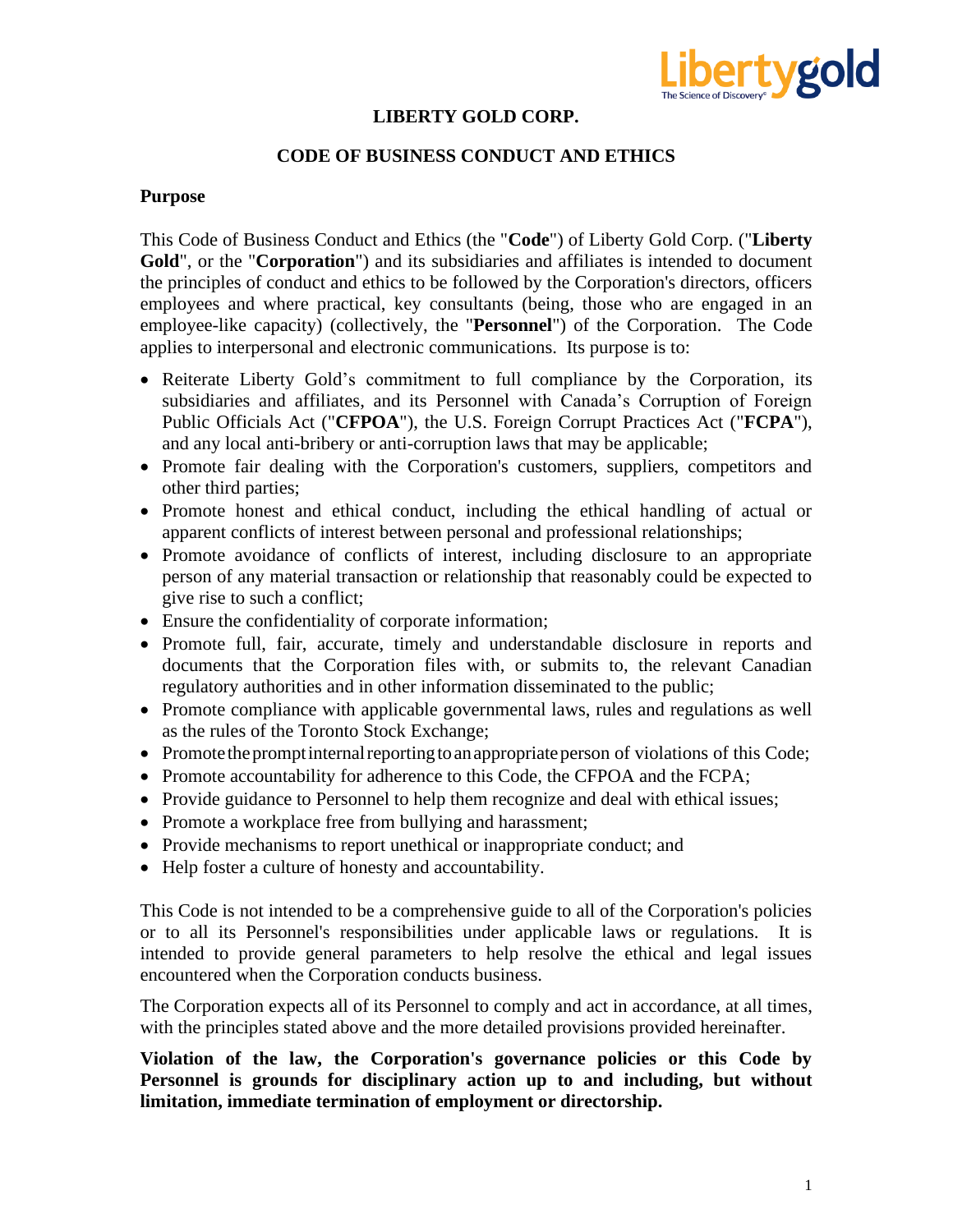

## **Disclosure**

The Corporation is committed to providing full, fair, accurate, timely and understandable disclosure in reports and documents that the Corporation files with, or furnishes to, the Canadian regulatory authorities and in other public communications made by the Corporation. The goal of the Corporation's Timely Disclosure, Confidentiality and Insider Trading Policy (the "**Disclosure Policy**") is to raise awareness of the Corporation's approach to disclosure among the Personnel and those authorized to speak on behalf of the Corporation.

The Disclosure Policy extends to all Personnel and those authorized to speak on the Corporation's behalf. It covers disclosures in documents filed with, or furnished to, the securities regulators and written statements made in the Corporation's annual and quarterly reports, news releases, letters to shareholders, presentations by senior management, information contained on the Corporation's web site and other electronic communications. It extends to oral statements made in meetings and telephone conversations with members of the investment community (which includes analysts, investors, investment dealers, brokers, investment advisers and investment managers), interviews with the media as well as speeches, conference calls and posting to social media websites. As a prerequisite and condition of employment, all Personnel must sign an acknowledgment by which they agree to adhere to such Disclosure Policy, which is generally provided to the new hire prior to or immediately after his or her start date and is available on the Corporation's network or from the Chief Financial Officer.

### **Basic Obligations**

Under the Corporation's ethical standards, Personnel share certain responsibilities. It is each such person's responsibility to:

- (i) become familiar with, and conduct Corporation business in compliance with, applicable laws, rules and regulations and this Code;
- (ii) treat all Corporation Personnel, customers and business partners in an honest and fair manner;
- (iii) avoid situations where any Personnel's personal interests are, or *appear to be*, in conflict with the Corporation's interests; and
- (iv) safeguard and properly use the Corporation's proprietary and confidential information, assets and resources, and those of the Corporation's business partners.

#### **Compliance with All Laws, Rules and Regulations**

The Corporation is committed to compliance with all applicable laws, rules, and regulations, including laws and regulations applicable to the Corporation's securities and trading in such securities, as well as any rules promulgated by any exchange on which the Corporation's shares are listed or quoted for trading.

#### **Competition and Fair Dealing**

Personnel are required to deal honestly and fairly with the Corporation's customers, suppliers, competitors and other third parties. We seek to outperform our competition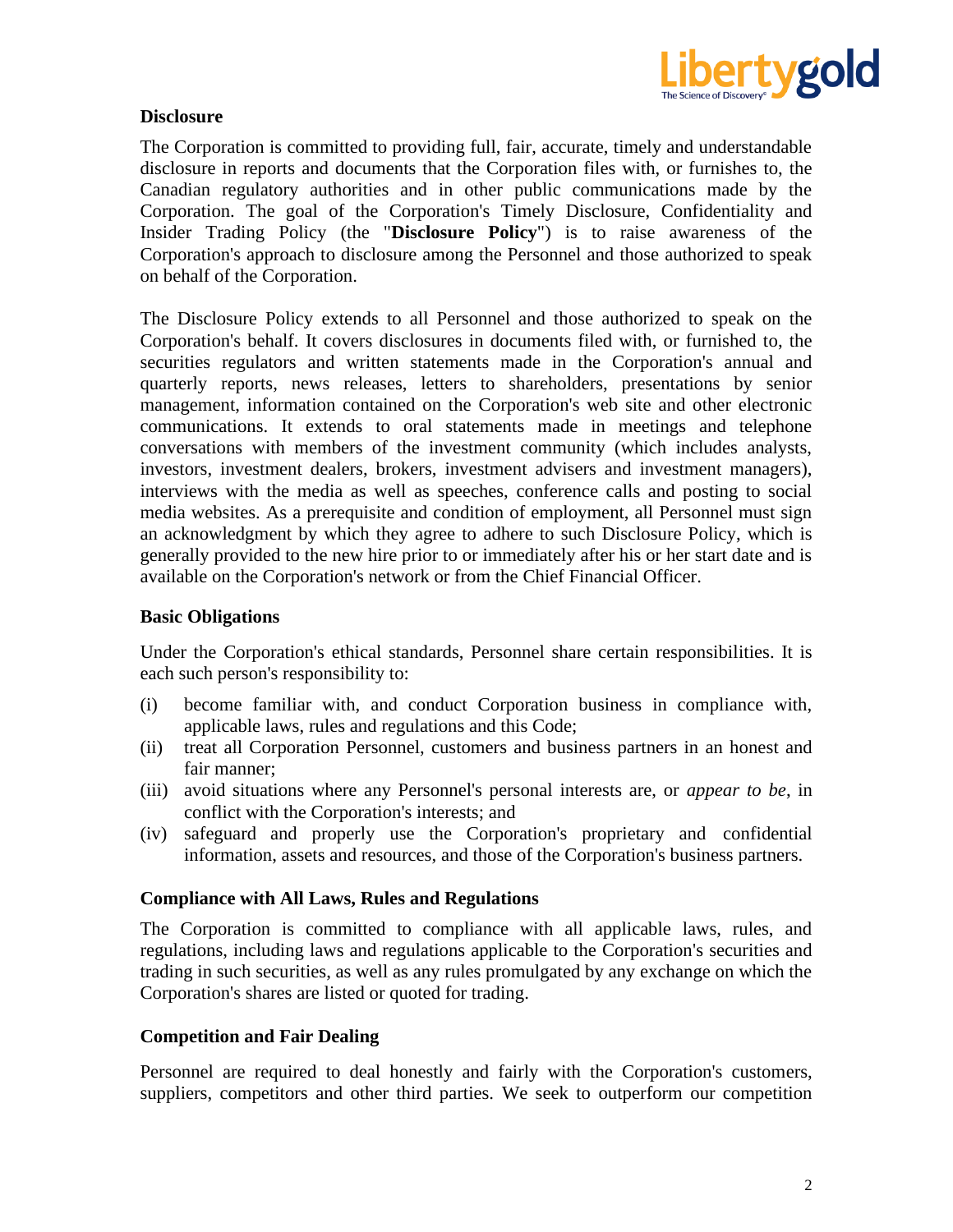

fairly and honestly and Personnel are prohibited from making false or deceptive statements about our competitors. We seek competitive advantages through superior performance, not through unethical or illegal business practices. We will not collude in any way with any competitor to unlawfully fix prices, discounts or terms of sale or divide markets, market shares, customers or territories. Information about other companies and organizations, including competitors, must be gathered using appropriate methods.

Corruption is the misuse of public power for private profit, or the misuse of entrusted power for private gain. Bribery is the offer, promise, or payment of cash, gifts, or even excessive entertainment to, or an inducement of any kind offered or given to a person in a position of trust to influence that person's views or conduct or to obtain an improper advantage.

Bribery and corruption can take many forms, including the provision or acceptance of:

- Cash payments;
- Phony jobs or "consulting" relationships;
- Kickbacks;
- Political contributions:
- Charitable contributions;
- Social benefits: or
- Gifts, travel, hospitality, and reimbursement of expenses.

When dealing with customers and suppliers, the Corporation:

- prohibits offering, paying, promising or authorizing bribes, kickbacks or any other form of loan, reward, advantage of benefit, or other improper payment, direct or indirect, to any representative (or immediate relative) of government, labour union, customer or supplier in order to:
	- o obtain a contract, some other commercial benefit or government action;
	- o cause a person to act or fail to act in violation of a legal or official duty; or
	- o cause a person to abuse or use his or her position to influence any acts or decisions of the foreign state or public international organization for which the official performs duties or functions;
- prohibits Personnel from accepting any bribe, kickback or improper payment from anyone;
- prohibits gifts of more than modest value to or from suppliers or customers;
- limits marketing and client entertainment expenditures to those that are necessary, prudent, job-related and consistent with the Corporation's policies;
- requires clear and precise communication in the Corporation's contracts, its advertising, its literature, and its other public statements and seeks to eliminate misstatements of fact or misleading impressions;
- reflects accurately on all invoices to customers the sale price and terms of sales for goods sold or services rendered;
- prohibits possessing trade secrets that were obtained without the owner's consent, or inducing such disclosures by customers or past or present employees of other companies; and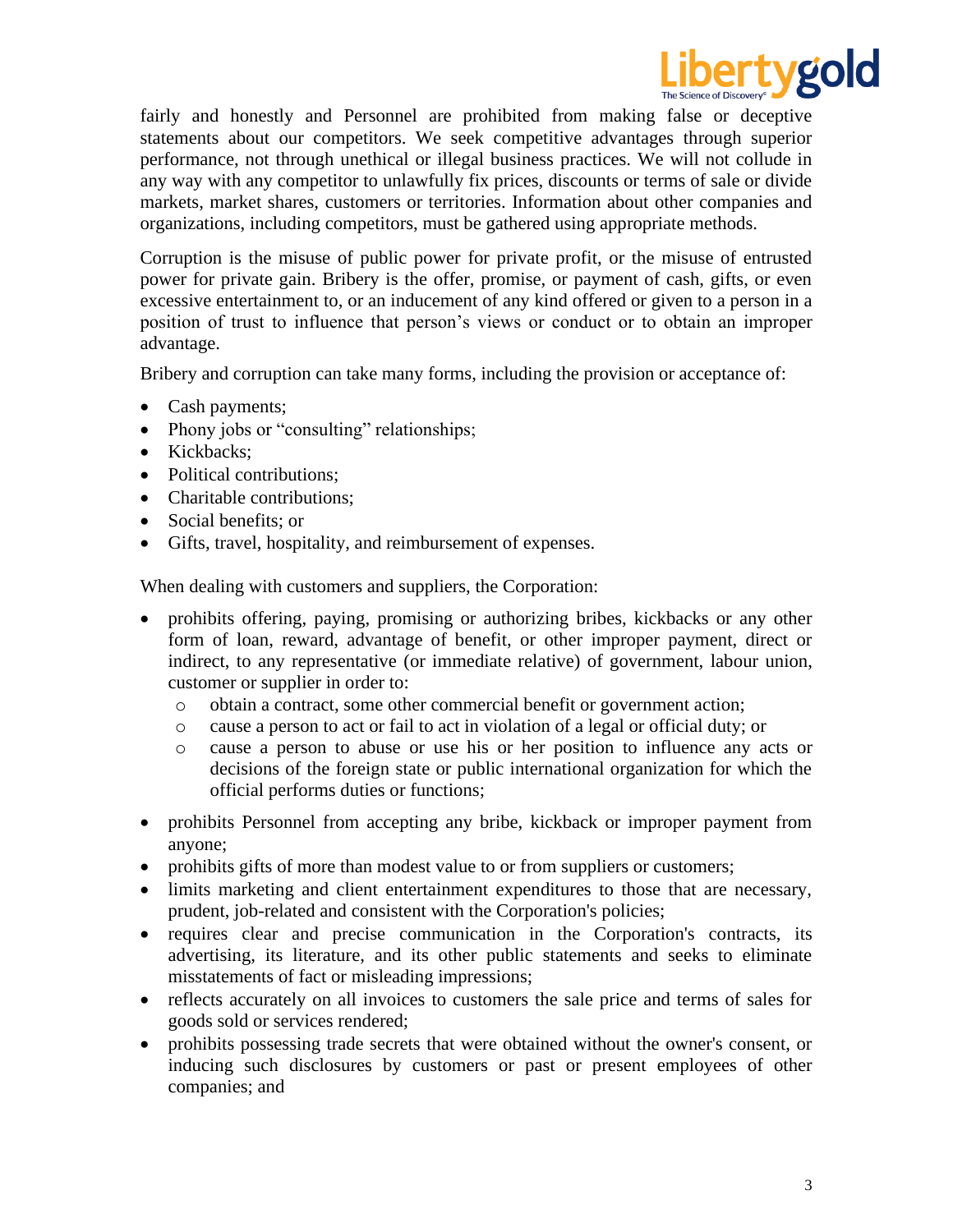

• prohibits Personnel from otherwise taking unfair advantage of the Corporation's customers or suppliers, or other third parties, through manipulation, concealment, abuse of privileged information or any other unfair-dealing practice.

## **Conflicts of Interest**

Personnel should not engage in any activity, practice or act which creates or gives the appearance of a conflict with the best interests of the Corporation or its partners. A conflict of interest occurs when any Personnel places or finds himself or herself in a position where his or her personal or private interests create or give the appearance of a direct or indirect conflict (i) with the best interests of the Corporation, (ii) sufficient to put into question the independence, impartiality and objectivity that he/she is obliged to exercise in the performance of his/her duties and responsibilities as one of the Corporation's Personnel, or (iii) with an adverse effect on such person's motivation, ability to exercise judgment in the Corporation's best interests or the proper performance of his or her job.

The interests of the Corporation shall always prevail where Personnel are in a situation of conflict of interest or perceived conflict of interest, or where the personal interest of a related party places Personnel in a situation of conflict of interest or perceived conflict of interest.

Examples of such conflicts could include, but are not limited to:

- accepting outside employment with, or accepting personal payments from, any organization which does business with the Corporation or is a competitor of the Corporation;
- competing with the Corporation for the purchase or sale of property, services or other interests or taking personal advantage of an opportunity in which the Corporation has an interest;
- having, or immediate family members having, more than a deminimis financial interest in a firm which does or seeks to do business with the Corporation;
- accepting gifts, gratuities or favours (together, "**gifts**") from a person, body, enterprise or association engaged in or wishing to engage in transactions with the Corporation, except in either a) the case of gratuities or favours of a trivial or nominal value, or b) in the case of normal course, or customary gifts greater than a nominal value, provided that the intended recipient of such gift discloses the gift to the Corporate Governance and Nominating Committee in advance;
- seeking or accepting any personal loan or services from any entity with which the Corporation does business, except from financial institutions or service providers offering similar loans or services to third parties under similar terms in the ordinary course of their respective businesses;
- accepting any personal loan or guarantee of obligations from the Corporation, except to the extent such arrangements are legally permissible; and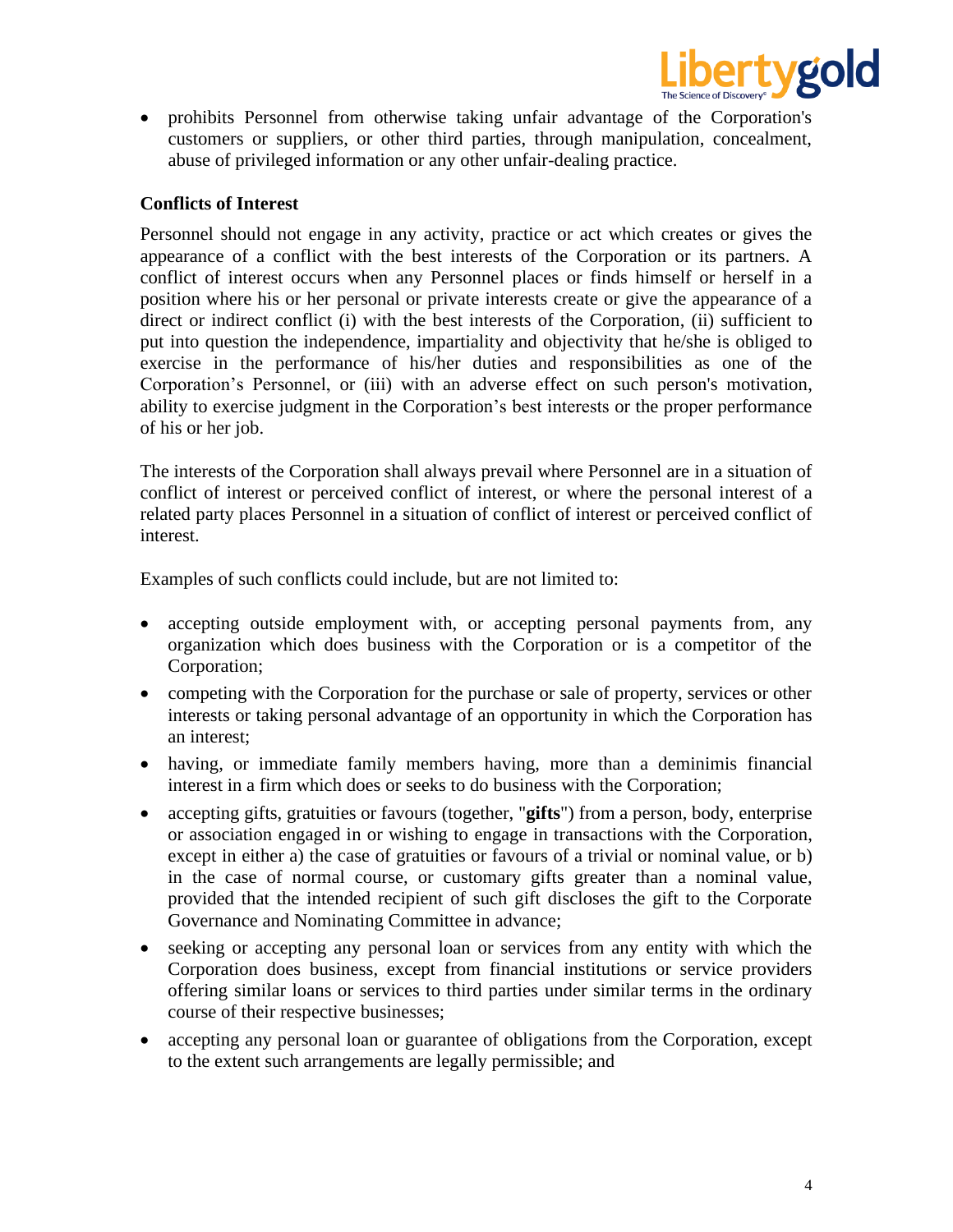

• whether directly or indirectly, having a personal financial interest in a contract or a proposed contract involving the Corporation or a customer, business partner or supplier to be entered into by the Corporation, including significant share ownership, or is likely to obtain, a personal advantage or benefit as a result of a decision made by the Corporation.

Personnel must not place themselves or remain in a position in which such person's private interests conflict with the interests of the Corporation.

If the Corporation determines that any Personnel's outside work interferes with performance or his or her ability to meet the requirements of the Corporation, as they are modified from time to time, such person may be asked to terminate such outside work if he or she wishes to remain employed by the Corporation. To protect the interests of both the Personnel and the Corporation, any activity that involves a potential or apparent conflict of interest may be undertaken only after disclosure to the Corporation by such person and review and approval by management of the Corporation or another appropriate party.

Similarly, to the extent that Personnel is interested in accepting an appointment as a director, officer or other representative of another company or entity, or other company or entity whose business is competitive with or likely to be competitive with that of the Corporation's, or is otherwise considering a material investment in any such Corporation, such appointment or investment, as the case may be, may proceed only after disclosure to the Corporation by Personnel and, in the case of an officer or employee, review and approval by management.

### *Disclosure Requirements:*

Conflicts of interest, or potential conflicts of interest, must be disclosed by Personnel as soon as he or she becomes aware of the existence of a potential conflict (either personal, or having to do with another of the Corporation's Personnel), in accordance with the "*Procedures for Receipt of Complaints and Submissions Relating to Ethical Conduct, Bullying, Harassment and Accounting Matters*" as appended hereto as Appendix 'A'.

Failure to disclose a known conflict may result in discipline under this policy.

### **Confidentiality Concerning Corporate Affairs**

Personnel must preserve and protect the confidentiality of information entrusted to them by the Corporation or its customers and suppliers and which they come into contact with in their work, except when disclosing information which is expressly approved by an officer of the Corporation with authority to give such approval, including if legally mandated. Confidential information encompasses proprietary information which is not in the public domain that could be of use to competitors, or that could harm the Corporation, its Personnel, its customers, suppliers or business partners if disclosed.

Personnel must also not use or disclose to the Corporation any proprietary information or trade secrets of any former employer or other person or entity with whom obligations of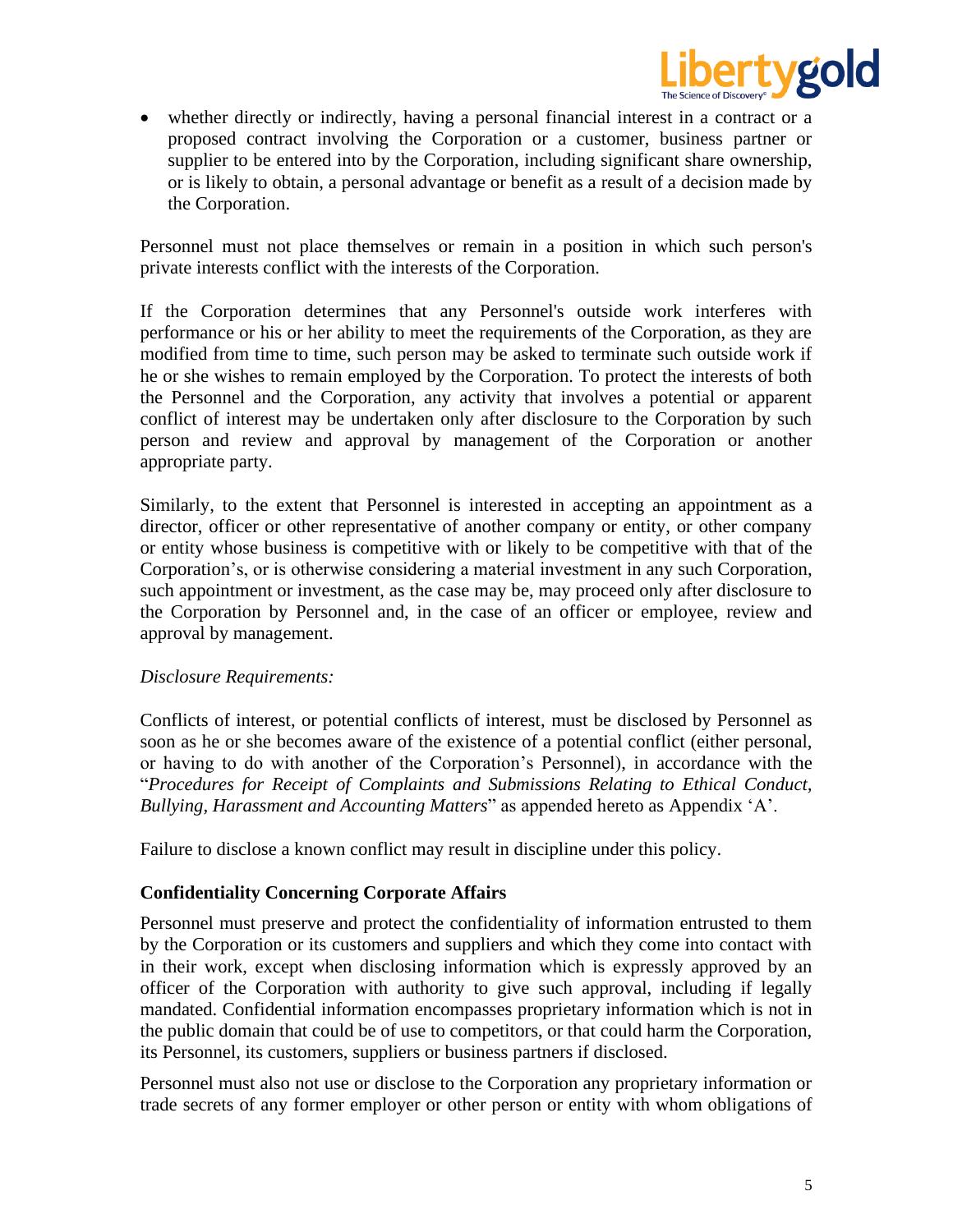

confidentiality exist. Similarly, this obligation to protect confidential information continues after leaving the Corporation.

#### **Accuracy of Corporate Records**

The Corporation is required to record and publicly report all internal and external financial records in compliance with International Financial Reporting Standards ("**IFRS**"). The books and records of Liberty Gold and each of its subsidiaries and affiliates must correctly record both the amount and a written description of any transaction. Personnel must ensure that there is a reasonable relationship between the substance of a transaction and how it is described in the Corporation's books and records

Therefore, Personnel are responsible for ensuring the accuracy of all books and records within their control and complying with all Corporation policies and internal controls. All Corporation information must be reported accurately, whether in internal personnel, safety, or other records or in information the Corporation releases to the public or files with, or furnishes to, Canadian regulatory authorities.

#### **Financial Reporting and Disclosure Controls**

The Corporation is required to file or furnish periodic and other reports with certain Canadian regulatory authorities and to make certain public communications. The Corporation is required by such regulatory authorities to maintain effective "disclosure controls and procedures" so that financial and non-financial information is reported timely and accurately both to its senior management and in any public filings it makes. Personnel are expected, within the scope of their employment duties, to support the establishing and maintaining of effectiveness of the Corporation's disclosure controls and procedures.

#### **Health and Safety**

The Corporation is committed to making its work environment safe, secure and healthy for its Personnel and others. The Corporation complies with all applicable laws and regulations relating to safety and health in the workplace. The Corporation expects all Personnel to promote a positive working environment for all. Personnel are expected to consult and comply with all Corporation rules regarding workplace conduct and safety including the Corporation's Health, Safety & Sustainability Policy. Personnel should immediately report any unsafe or hazardous conditions or materials, injuries, and accidents connected with the Corporation's business and any activity that compromises corporate security to a senior officer of the Corporation. Personnel must not work under the influence of any substances that would impair the safety of themselves and others. All threats or acts of physical violence or intimidation are prohibited.

#### **Corporate Social Responsibility and Community Relations Activities**

With the exception of participating on an anciliary basis, or as a host of a community event in which an invitation was broadly extended, Personnel are prohibited from benefiting directly from any Corporate Social Responsibility or Community Relations activities, projects and programs implemented by the Corporation.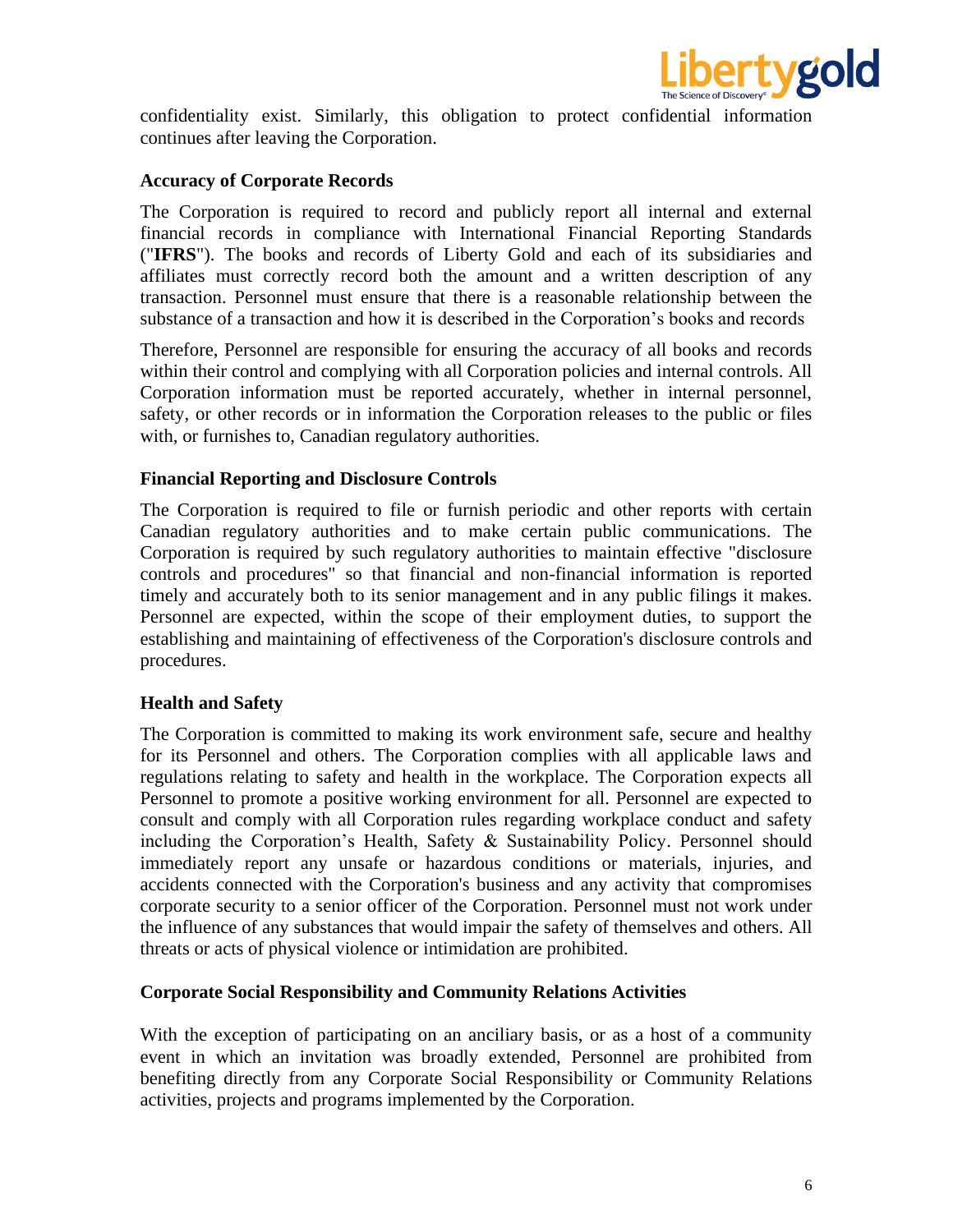

Liberty Gold will make every effort to avoid all forms of corruption including the transfer of any kind of benefit, whether directly or indirectly offered, for the purpose of influencing a domestic or foreign public official to misuse his or her power or influence.

Without prior approval by the Corprorate Governance and Nominating Committee of the Board of Directors, political donations by the Corporation are prohibited.

The Corporation will generally not fund donation requests for the following:

- Organizations that discriminate based on the basis of race, colour, creed, gender, sexual orientation or national/ethnic origin;
- Organizations dedicated primarily to the advancement of religious or ethnic interests;
- Individuals or organizations for profit;
- Generic requests for funding or capital campaigns;
- Funding primarily for travel or accommodations.

## **Protection and Proper Use of the Corporation's Assets**

All Personnel should protect the Corporation's assets and ensure their efficient use. Liberty Gold's assets must be protected from loss, damage, theft, misuse, and waste. The Corporation's assets include Personnel's time at work and work product, as well as Liberty Gold's equipment and vehicles, computers and software, trading and bank accounts, company information and the Corporation's reputation, trademarks and name. Liberty Gold's telephone, email, Internet and other electronic systems are primarily for business purposes. All records received or generated by Personnel in the course of their duties shall be the property of Liberty Gold. Personal communications using these systems should be kept to a minimum.

Personnnel should exercise prudence in incurring and approving business expenses, work to minimize such expenses and ensure that such expenses are reasonable and serve the Corporation's business interests.

### **Respect for the Corporation's Personnel**

The Corporation's employment decisions will be based on reasons related to its business, such as job performance, individual skills and talents, and other business or related factors. The Corporate policy requires adherence to all federal, state, provincial or other local employment laws. In addition to any other requirements of applicable laws in a particular jurisdiction, the Corporate policy prohibits discrimination in any aspect of employment based on race, color, religion, sex, national origin, disability or age, within the meaning of applicable laws.

### **Abusive or Harassing Conduct Prohibited**

The Corporation prohibits abusive or harassing conduct by its Personnel towards others, such as unwelcome sexual advances, comments based on ethnicity, religion or race, or other non-business, personal comments or conductthat make others uncomfortable in their employment with / engagement by the Corporation. The Corporation encourages and expects all Personnel to report harassment or other inappropriate conduct as soon as it occurs.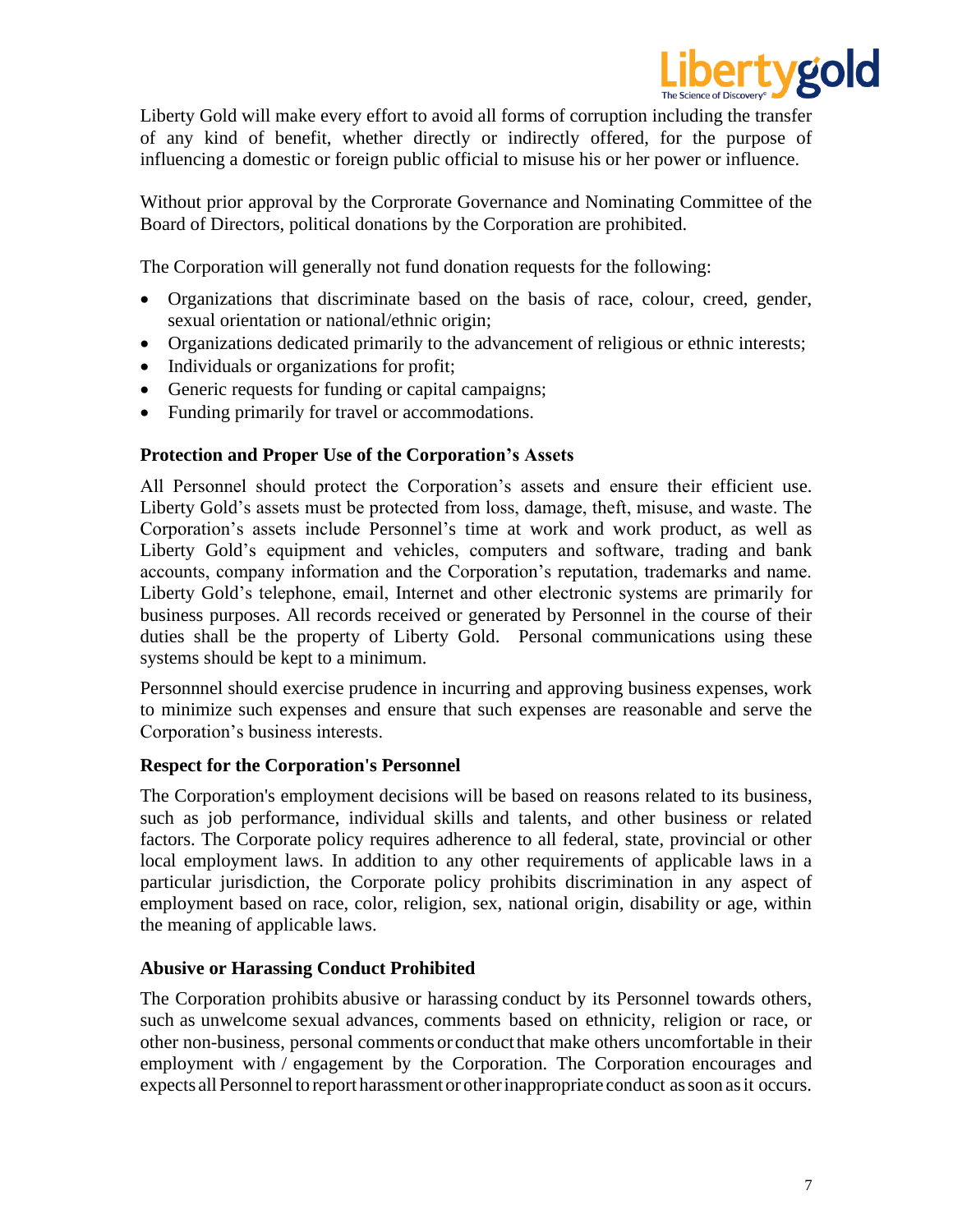

## **Bullying and Harassment**

The Corporation is committed to a work environment that is free from bullying and harassment and supportive of the productivity, dignity and self-esteem of every employee. The Corporation will not tolerate and is dedicated to preventing, where possible, or otherwise minimizing, bullying and harassment. Bullying and harassment:

- includes any inappropriate conduct or comment by a person towards a worker that the person knew or reasonably ought to have known would cause that worker to be humiliated or intimidated, or any unwelcome or objectionable conduct or comment which would be considered discriminatory under the *BC Human Rights Code*, but
- excludes any reasonable action taken by an employer or supervisor relating to the management and direction of workers or the place of employment.

Examples of conduct or comments that might constitute bullying and harassment include verbal aggression or insults, calling someone derogatory names, harmful hazing or initiation practices, vandalizing personal belongings, and spreading malicious rumours.

Examples of conduct or comments that might constitute sexual harassment include: unwanted physical contact such as touching, patting, pinching and hugging; sexual advances with actual or implied work related consequences; and sexual jokes, innuendos or horseplay.

The above definitions and examples are intended to be general guidance and not exhaustive and the types of behavior described are by way of illustration only. Personnel must:

- not engage in the bullying and harassment of other Personnel.
- not discriminate against Personnel, or any other person with whom Personnel come in contact in the course of Personnel's role with the Corporation, on the basis of gender, race, ethnic background, religion, disability, age, marital and family status, sexual orientation and gender identity or any other personal characteristic protected by law.
- report if bullying and harassment is observed or experienced.

Any Personnel found to have bullied or harassed another person may be subject to discipline, up to and including termination of employment or other business relationship. Because of the seriousness of such allegations, malicious unfounded complaints may also be subject to discipline, up to and including termination of employment or other business relationship.

### **Privacy**

The Corporation, and companies and individuals authorized by the Corporation, collect and maintain personal information that relates to its Personnel, including compensation, medical and benefits information. The Corporation follows procedures to protect information wherever it is stored or processed, and access to the personal information of its Personnel is restricted. Personal information will only be released to outside parties in accordance with the Corporation's policies and applicable legal requirements. Personnel who have access to personal information must ensure that personal information is not disclosed in violation of the Corporation's policies or practices.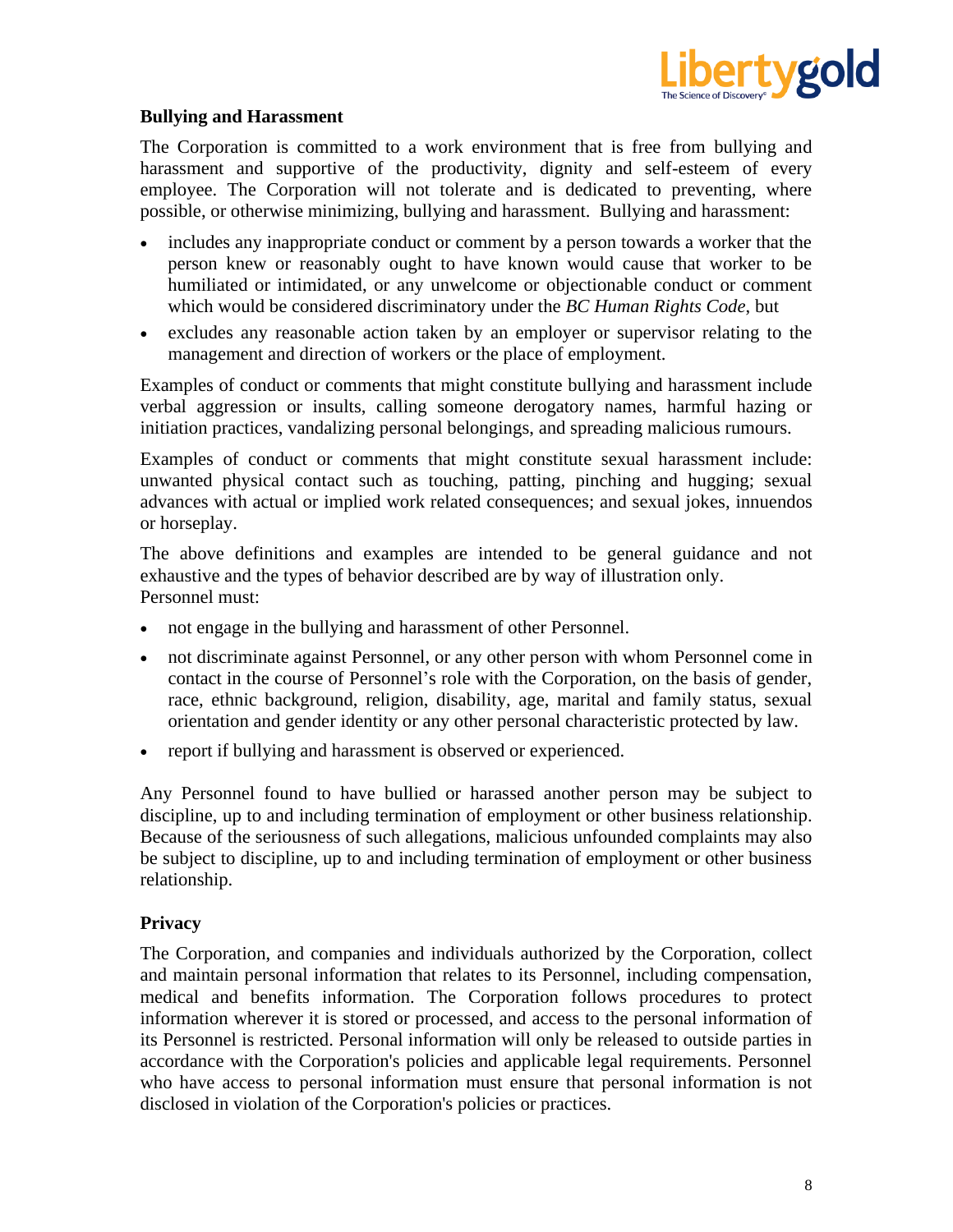

## **Insider Trading**

The Corporation encourages all Personnel to become shareholders on a long-term investment basis. Personnel should refer to the Corporation's Timely Disclosure, Confidentiality and Insider Trading Policy.

#### **Information Technology Systems and Security**

Personnel are expected to use the information technology systems of the Corporation available to Personnel for appropriate business purposes and in a manner consistent with this Code, other policies and applicable laws and regulations. Use of these systems imposes certain responsibilities and obligations on all Personnel. Usage must be ethical and honest with a view to preservation of and due respect for Corporation's intellectual property, security systems, personal privacy, and freedom of others from intimidation, harassment, or unwanted attention. To the extent permitted or required by law, the Corporation may for business and/or legal and compliance purposes store, review, monitor, audit, intercept, access, copy, record and, where appropriate, disclose to regulators and other outside parties the information contained in, or Personnel's usage of, its information technology systems. In addition, it is Personnel's responsibility to be familiar with Corporation policies relating to information security and to take necessary and appropriate steps to prevent unauthorized access, including, for example, selecting appropriate passwords, safeguarding Personnel's passwords and other means of entry (and not sharing them with other persons) and password protecting data on electronic devices. Personnel should also refer to the Corporation's Disclosure Policy.

### **Duty to Report Suspected Code Violations**

The Corporation expects its Personnel to take all responsible steps to prevent a violation of this Code, to identify and raise potential issues before they lead to problems, and to seek additional guidance when necessary.

If any Personnel observe or become aware of an actual or potential violation of this Code or of any applicable law or regulation, whether committed by the Corporation's Personnel or by others associated with the Corporation, it is their responsibility to promptly report the circumstances as outlined herein and to cooperate with any investigation by the Corporation. This Code is designed to provide an atmosphere of open communication for compliance issues and to ensure that Personnel acting in good faith have the means to report actual or potential violations.

For assistance with compliance matters and to report actual or potential compliance infractions, Personnel should refer to the procedures outlined separately in "*Procedures for Receipt of Complaints and Submissions Relating to Ethical Conduct and Accounting Matters*" (attached hereto as Appendix 'A').

#### **Policy Against Retaliation**

The Corporation prohibits Personnel from retaliating or taking adverse action against anyone for reporting, in good faith, conduct constituting a suspected or potential violation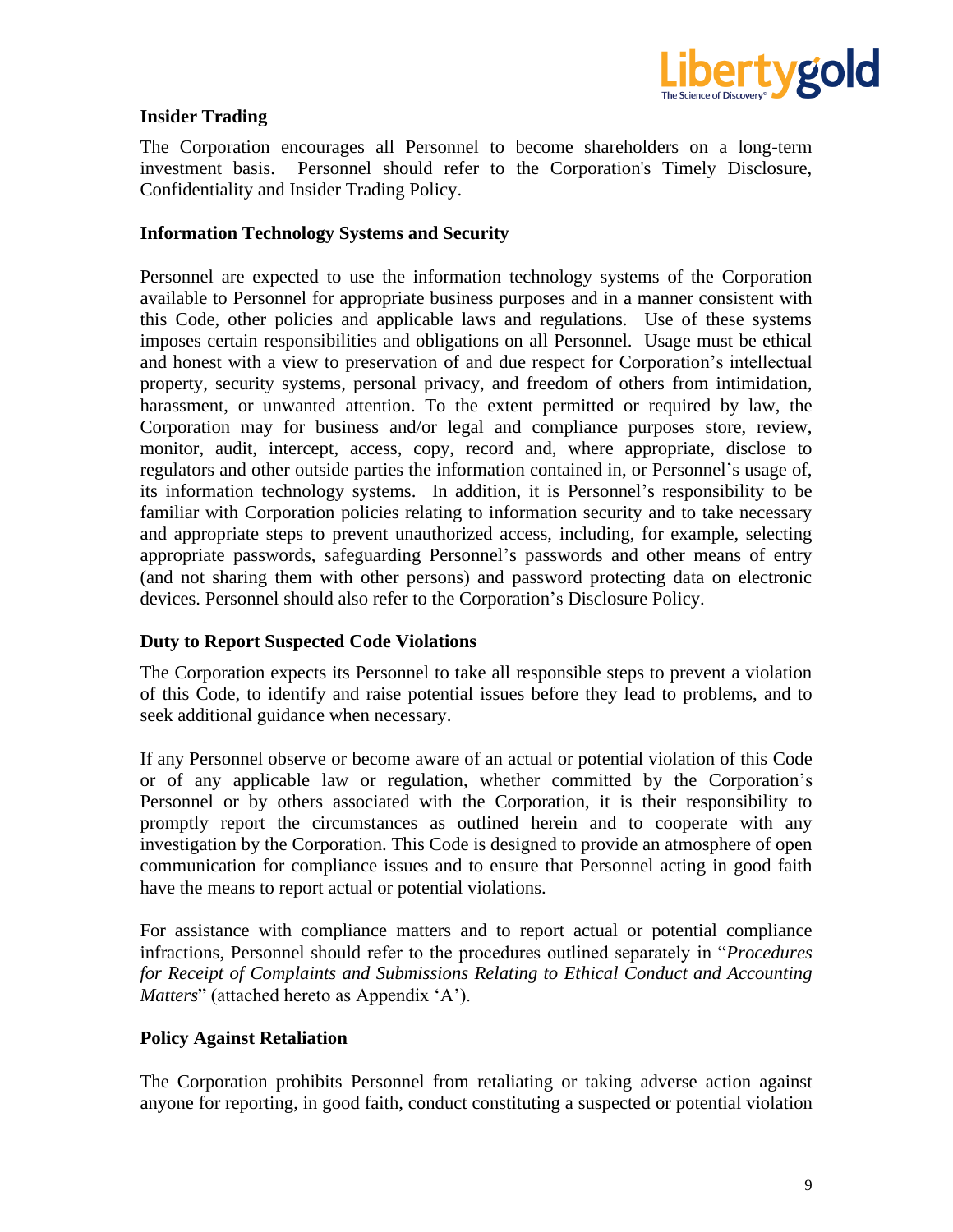

of the Code or for cooperating with or participating in any investigation or proceeding relating to such a concern conducted by the Corporation or any government authority. Such prohibited retaliation includes actual or threatening the ending of employment of a person, or demoting, disciplining, suspending or imposing a penalty related to the employment of a person. Any individual who has been found to have engaged in retaliation against Personnel for reporting, in good faith, a conduct concern, seeking advice with respect to such reporting, or indicating a good faith intent to make such a report, or for co-operating with or participating in the investigation of such a concern, may be subject to discipline, up to and including termination of employment or other business relationship. If any individual believes that they have been subjected to such retaliation, that person is encouraged to report the situation as soon as possible to one of the people detailed in the "*Procedures for Receipt of Complaints and Submissions Relating to Ethical Conduct and Accounting Matters*" (attached hereto as Appendix 'A').

### **Relationship to Other Policies**

All Corporation policies apply to Personnel. If such person is a director, in addition to this Code, the Mandate of the Board and the Directors' Code of Ethics will guide him or her procedurally in his or her position as a director. If such person is a Senior Financial Officer, in addition to this Code, the Code of Ethics for Senior Financial Officers will guide him or her procedurally in his or her position as a senior financial officer. In addition, if any such person is a member of a committee of the Board, the applicable committee charter(s) should guide his or her conduct in carrying out his or her duties on such committee. In the event of any conflict between such policies and this Code, the terms of this Code shall govern.

### **Waivers and Amendments**

Only the Board may waive application of or amend any provision of this Code. A request for such a waiver should be submitted in writing to the Board, Attention: Chair of the Board, for the full Board's consideration. The Corporation will promptly disclose to the appropriate regulatory authorities in accordance with applicable Canadian securities laws and regulations and applicable exchange rules upon which the Corporation's securities are listed or quoted for trading all substantive amendments to the Code as well as all waivers of the Code granted to directors or officers by the Board.

### **No Rights Created**

This Code is a statement of the fundamental principles and key policies and procedures that govern the conduct of the Corporation's business. It is not intended to and does not, in any way, establish any legally binding obligations nor constitute an employment contract or an assurance of continued employment or create any rights in any employee, director, client, supplier, competitor, shareholder or any other person or entity.

> Enacted April 4, 2011 Revised December 12, 2013, December 18, 2014 and January 28, 2022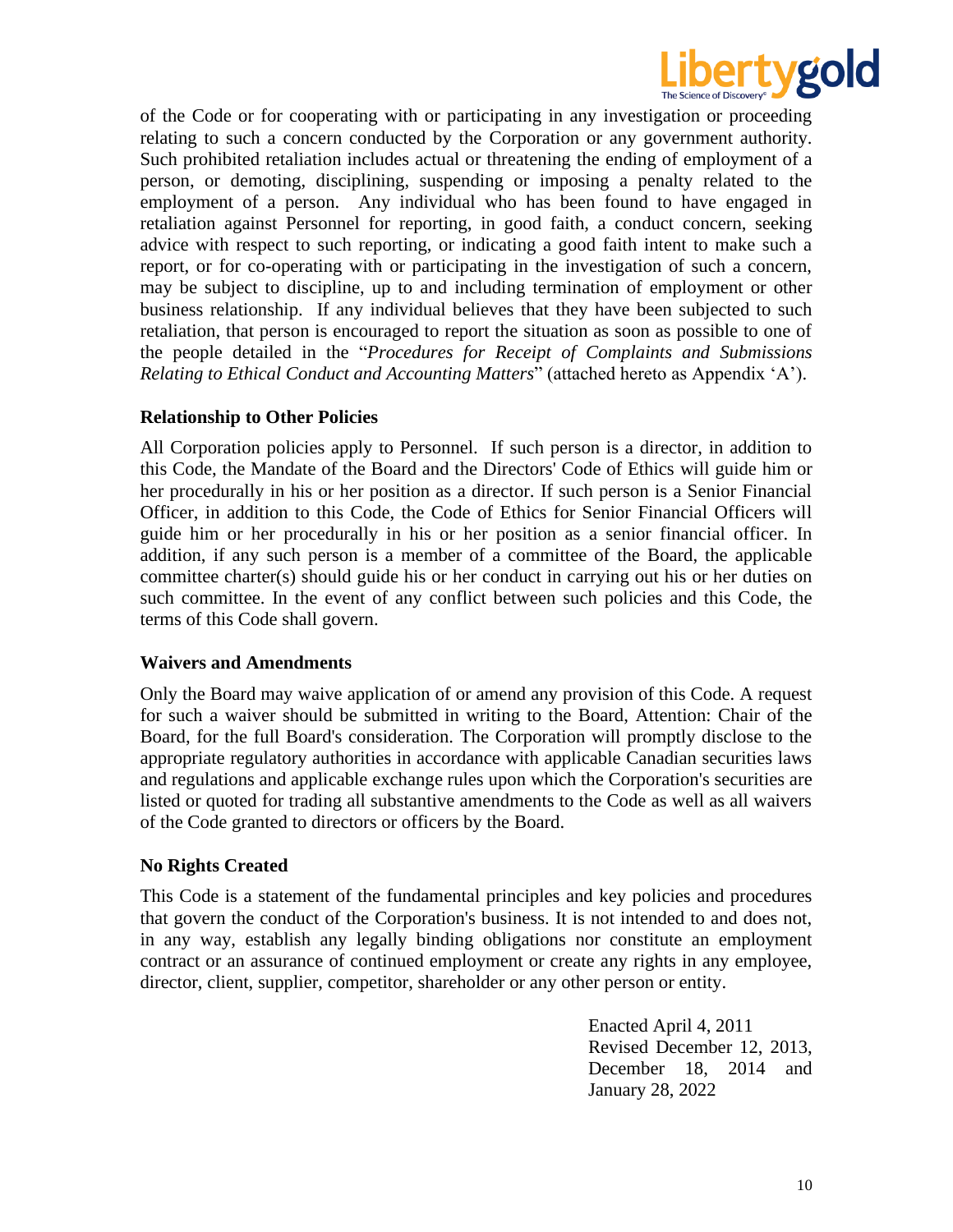

# **Appendix A**

## **Procedures for Receipt of Complaints and Submissions Relating to Ethical Conduct, Bullying, Harassment and Accounting Matters**

If you should learn of conduct that constitutes a potential or suspected violation of the standards outlined in the Code, you have an obligation to promptly report that conduct. You may do so orally or in writing and, if preferred, anonymously, through any of the following channels:

- (a) your manager;
- (b) the Corporation's General Counsel or Chief Executive Officer; or
- (c) the Corporate Governance and Nominating Committee of the Board.

All reports will be treated confidentially. Should you choose to report a matter anonymously, please be advised that the Corporation may not be able to adequately investigate and resolve the matters specified in your report if you fail to provide sufficient information.

If the issue or concern is related to the internal accounting controls of the Corporation or any accounting or auditing matter, you should report it using the procedures outlined in the Corporation's Procedures for Receipt of Complaints and Submissions Relating to Ethical Conduct, Bullying, Harassment and Accounting.